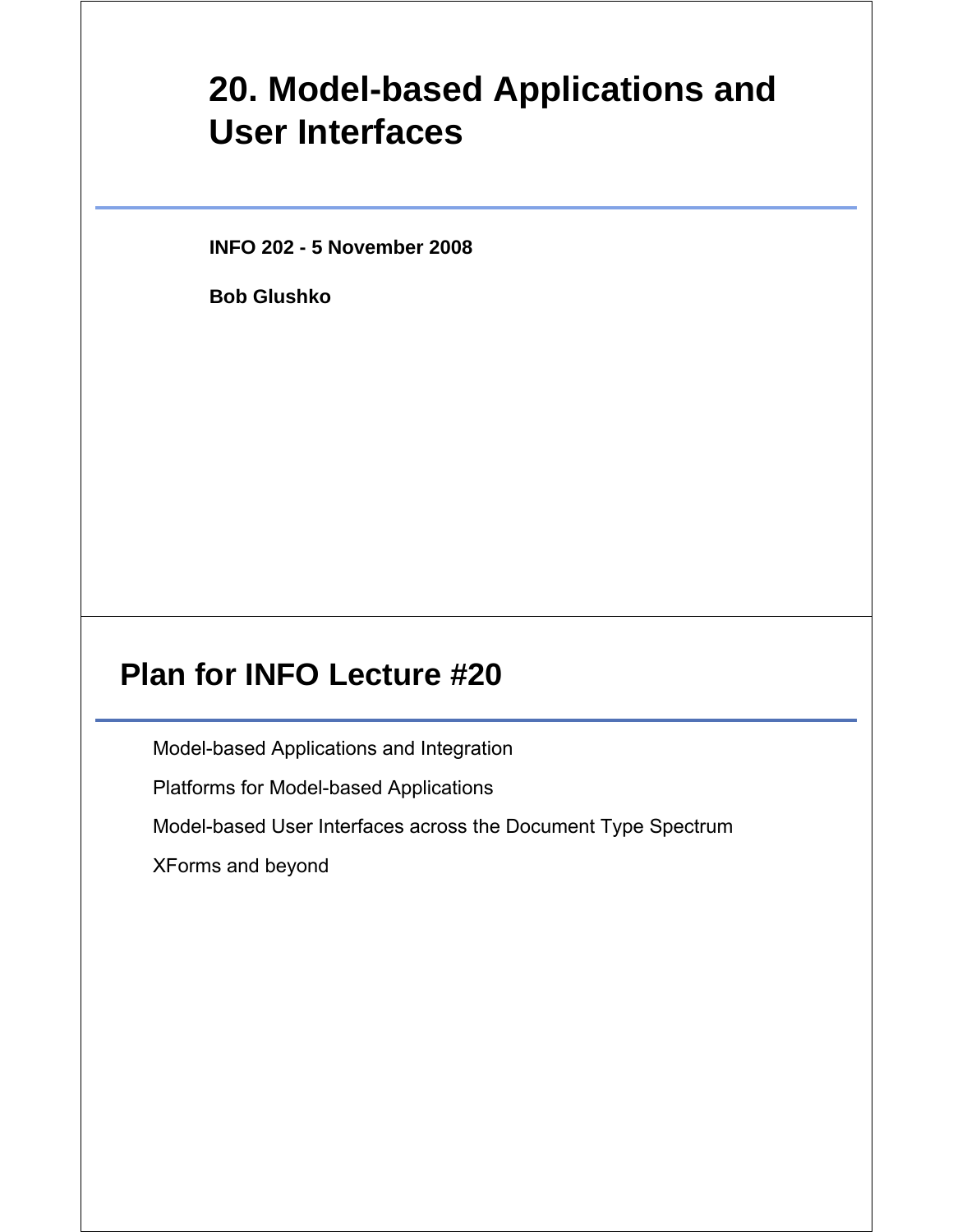### **Model-Based Applications**

Creating an information or process model is a significant investment in capturing context-specific (or application-specific) requirements in a technology-neutral and robust way

The abstraction in a good model makes it simpler and easier to work with than the specific technologies of implementation

A MODEL-BASED APPLICATION explicitly uses a model viewed as a specification for generating code or configuring an application

Ideally, the context-specific parts of the application that are based on the model(s) remain distinct and inspectable apart from the generic functionality of the application provided by the "platform" on which is it implemented

### **Benefits of Model-Based Applications**

It is easier to understand the software architecture Generated code is of higher quality than hand-crafted code

Easier to maintain (regeneration when model changes)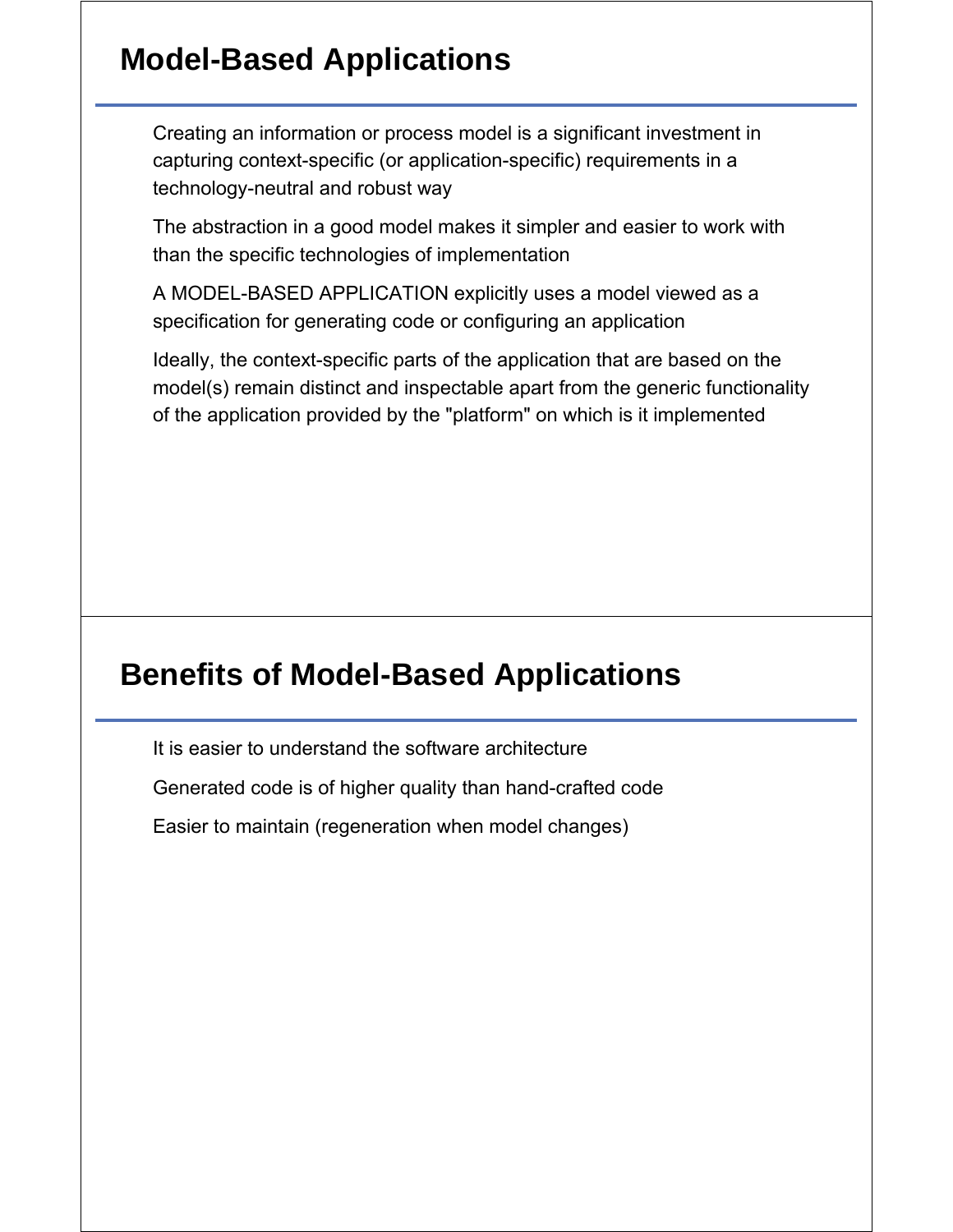# **How Else Could You Do It?**

Why would you design and implement an application without using the information and process models inherent in the design context?

Many applications "flatten" and "deconstruct" a hierarchical document model into a relational one or into "attribute-value" pairs

But there is little separation of information models and the code that handles them in most scripting languages

The iterative, heuristic, and non-deterministic techniques in most user interface design methodologies don't emphasize the information and process models, or develop them incrementally

### **Reminder: The Integration Requirement**

Companies have so many internal (with employees) and external (with customers and suppliers) interactions that they must automate as many as possible

This requires INTEGRATION -- the controlled and automated sharing of content, data and business processes among any services, applications, or information sources, intra- or inter-company

Integration has long been a substantial portion of the IT activities in many companies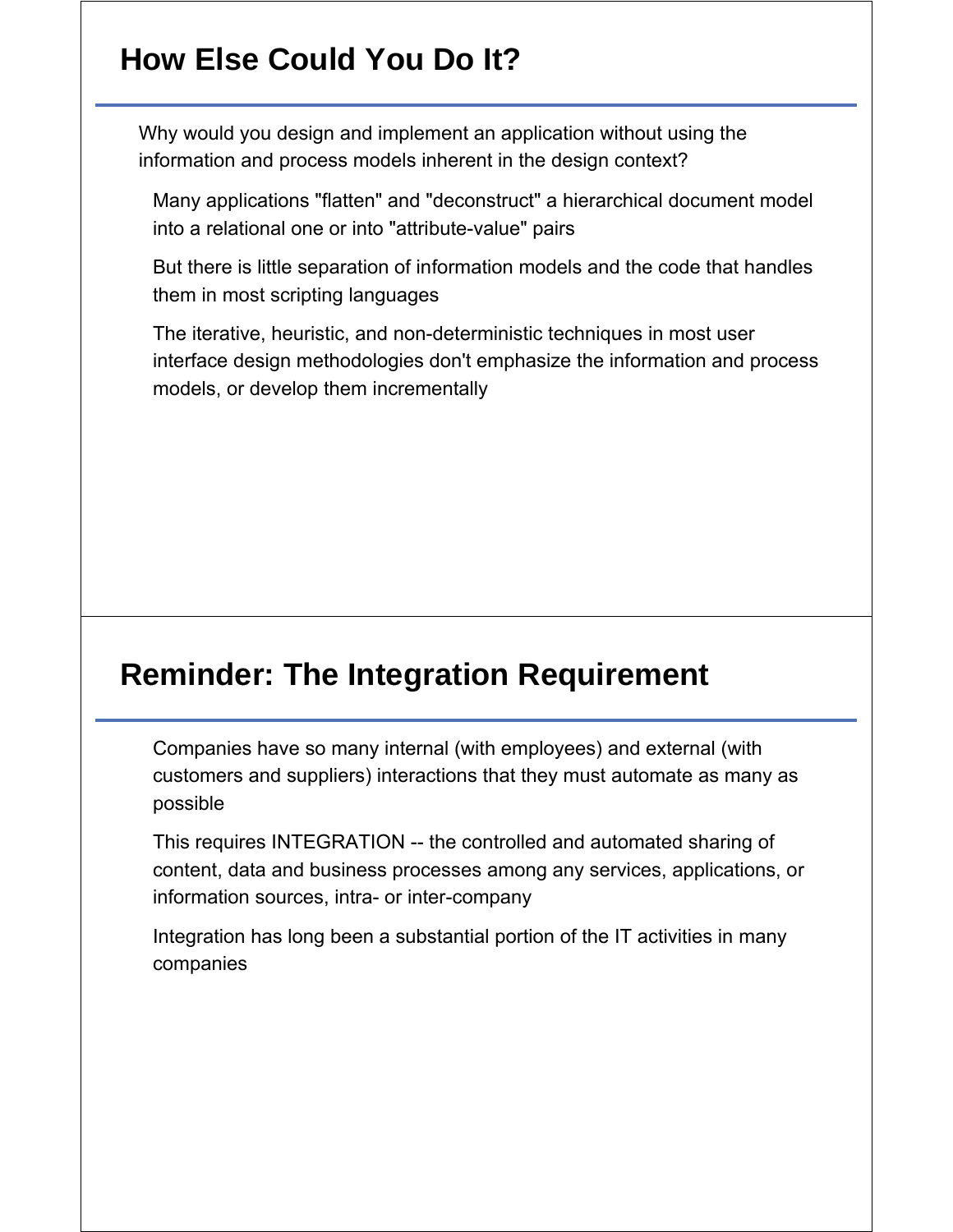### **Not Model-Based Integration**

The "old" way to integrate two applications within an enterprise was to write a custom program that fit only between the two of them

This method has traditionally been called A2A (Application to Application) integration

The technical approach is usually file transfer or remote procedure call mechanisms

The low-level granularity of APIs means this tightly-coupled connection isn't model-based

# **Model-Based and XML-Based Integration [1]**

An emerging integration philosophy and methodology explicitly uses the models on each side of the integration

The idea of "document type" has inspired a programming paradigm in which XML schemas, programming language classes, database schemas, and UML models can be treated as equivalent (because they can be created from each other via transformation)

#### OMG's "Model-Driven Architecture"

uses UML models of the objects or components to generate integration code

More generically, "Service Oriented Architecture" wants to treat business software functionality as "components" whose interfaces and processes are described using XML schemas that follow the web services standards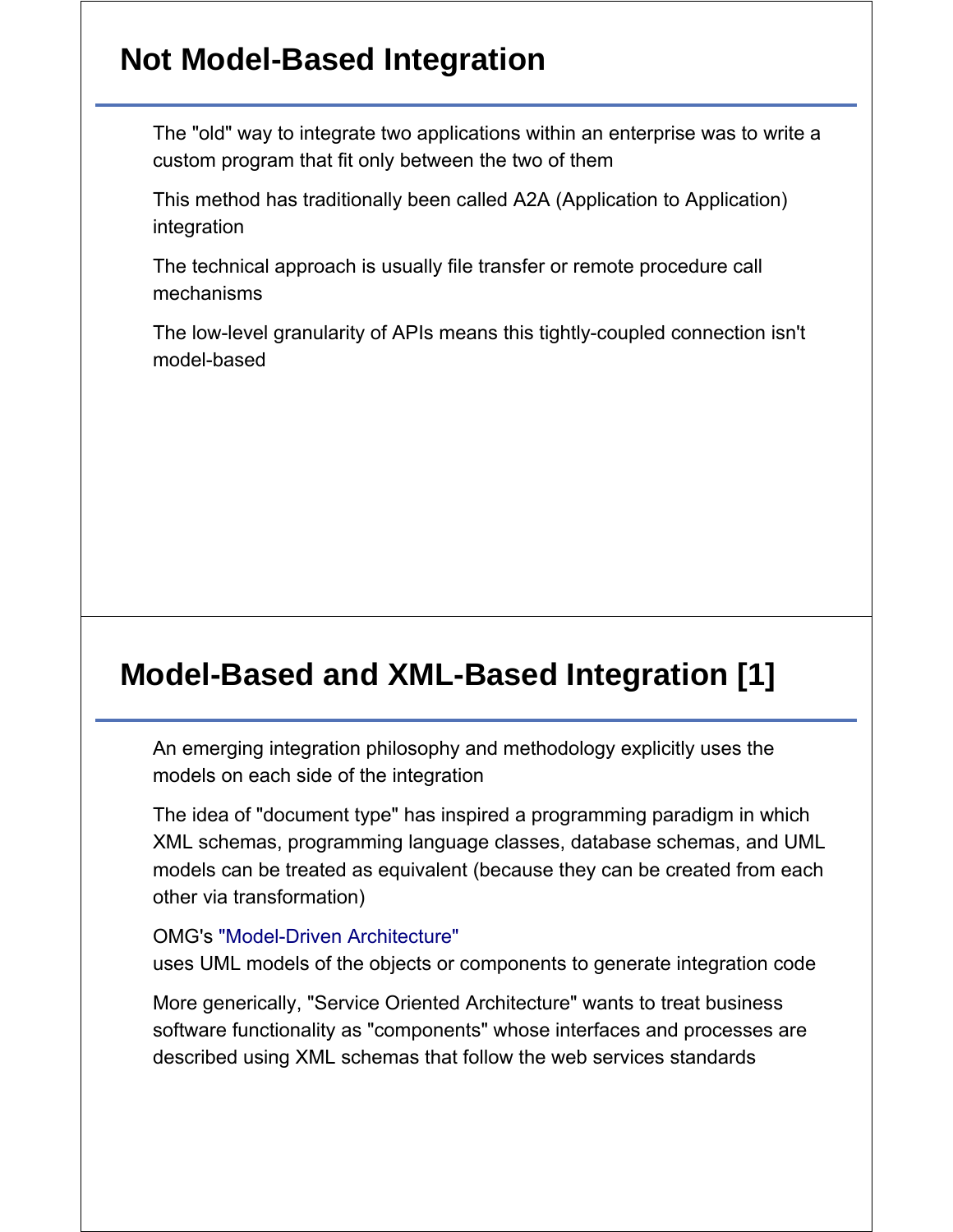# **Model-Based and XML-Based Integration [2]**

The XML models used by applications are composed in "building block" fashion from reusable semantic components

This component architecture facilitates the reuse of information between models and integration between the applications that produce and consume them

Custom views of information for different users, devices, or context can be created by rendering the same XML document with different transforms

#### **Platforms for Model-Based Applications**

A software platform solves some class of generic problems so that application developers can focus on the context-specific parts

Operating systems, programming languages and their runtime libraries, databases, software frameworks, middleware "service bus," web browsers ... are are platforms...

Ideally, the context-specific parts of the solution that are based on the model(s) remain distinct and inspectable apart from the generic functionality provided by the platform

In this case, the platform interprets the model to determine how the software behaves -- the model configures or customizes the platform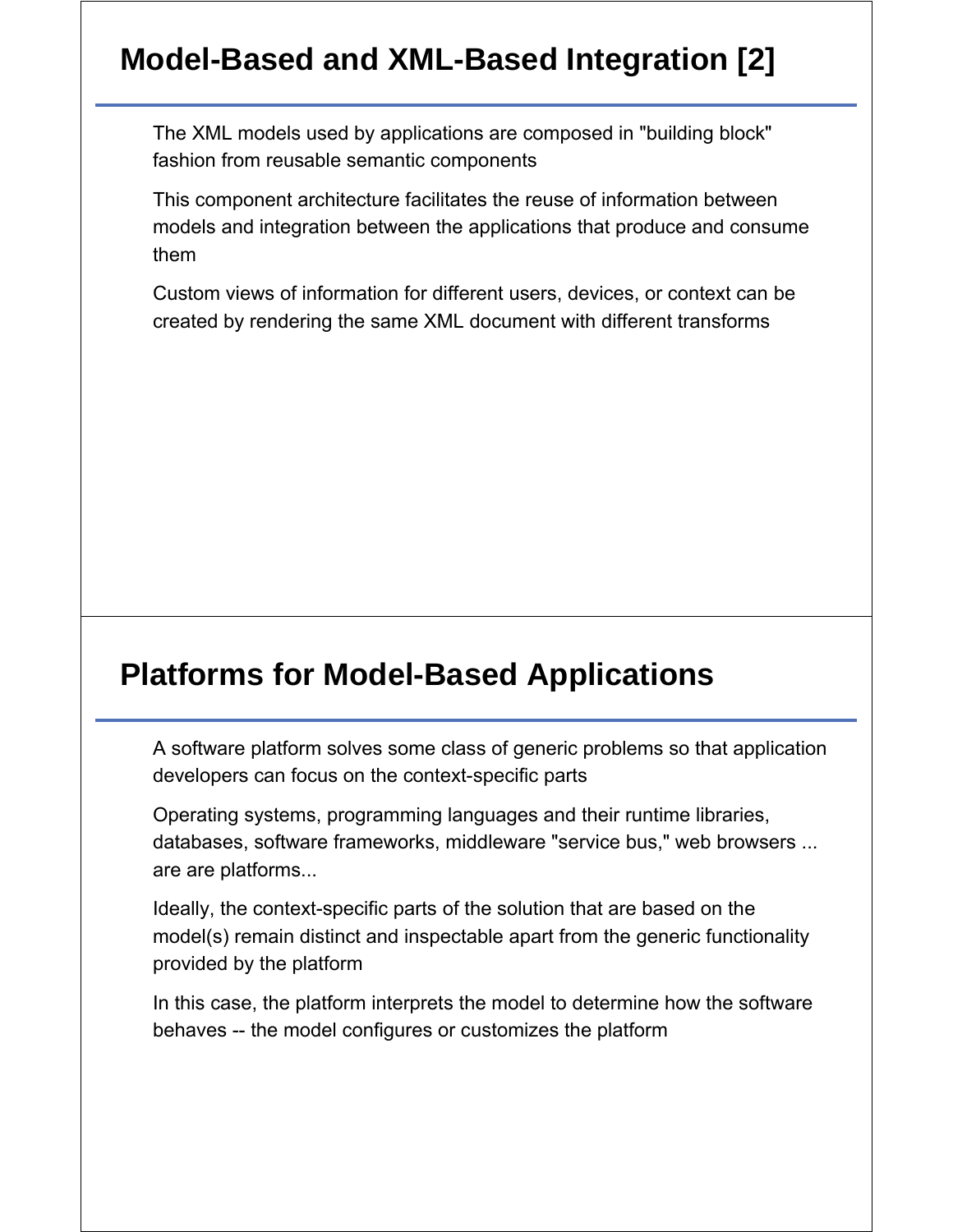## **One Minute Detour: 3-Tier Architecture**



## **History of the "Web Platform"**

The earliest UIs were character-based transactional command languages running on terminals hard-wired to mainframes or minicomputers

The PC enabled the development of "thick" graphical UIs like Windows

Early web browsers had far less UI capability, but this "thin" platform vastly reduced application support requirements

CGI, CSS and HTML forms were introduced for more interactivity, layout control, and transactional content

Java applets, Flash, DHTML, Java/VBScript, Swing etc. emerged as (often proprietary) alternatives to standard HTML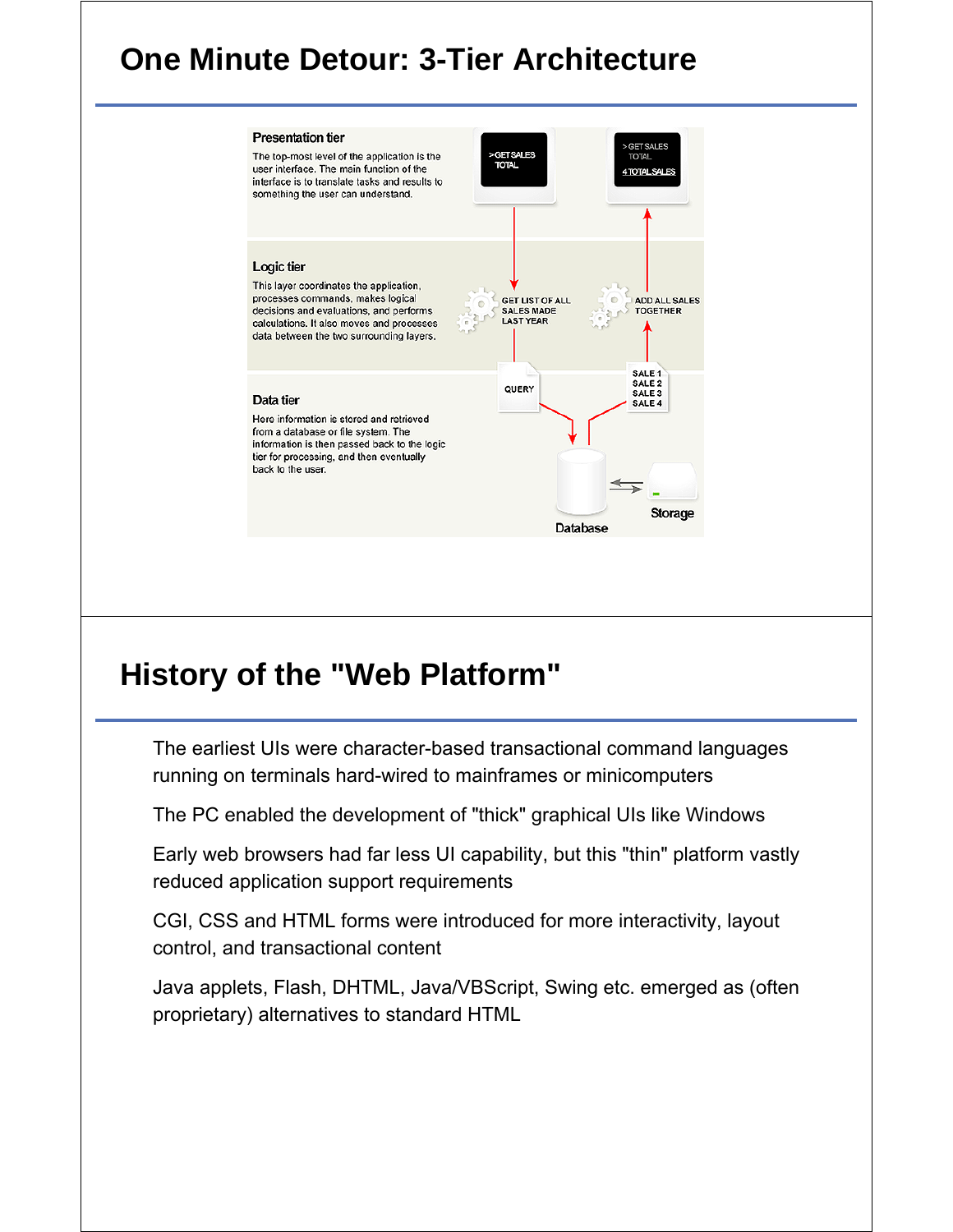## **Can You Be Too Rich or Too Thin or Too Standard?**

These so-called "rich" or "smart" client application platforms are also "thick" because they require substantial client-side software

Should you rely on the standard and ubiquitous/universal client of the browser, or take on the problem of installing the "thick" client into the browser?

The goal is "rich" capability in a "thin" client -- or finding ways to eliminate the problem of installing and managing the required plug-in

Can we be rich in a standard, model-based way?

## **Today's Browser Platforms for Web Applications**

Current web browsers are platforms for model-based applications; the browser knows what to do with instances of various document models expressed in HTML, XHTML, or XML

XForms browser "plug in" generates forms from XML models, enabling enable client-side validation and XML data interchange

Ruby on Rails embodies AJAX concepts (asynchronous Javascript, eliminating full-page refresh and enabling much finer-grained interactivity) and uses a non-XML data model to generate an extensible set of HTML forms and controllers (a "scaffold")

Other platforms are vendor proprietary (Adobe Flash and Flex, Microsoft Silverlight) but others are open (Firefox XULRunner)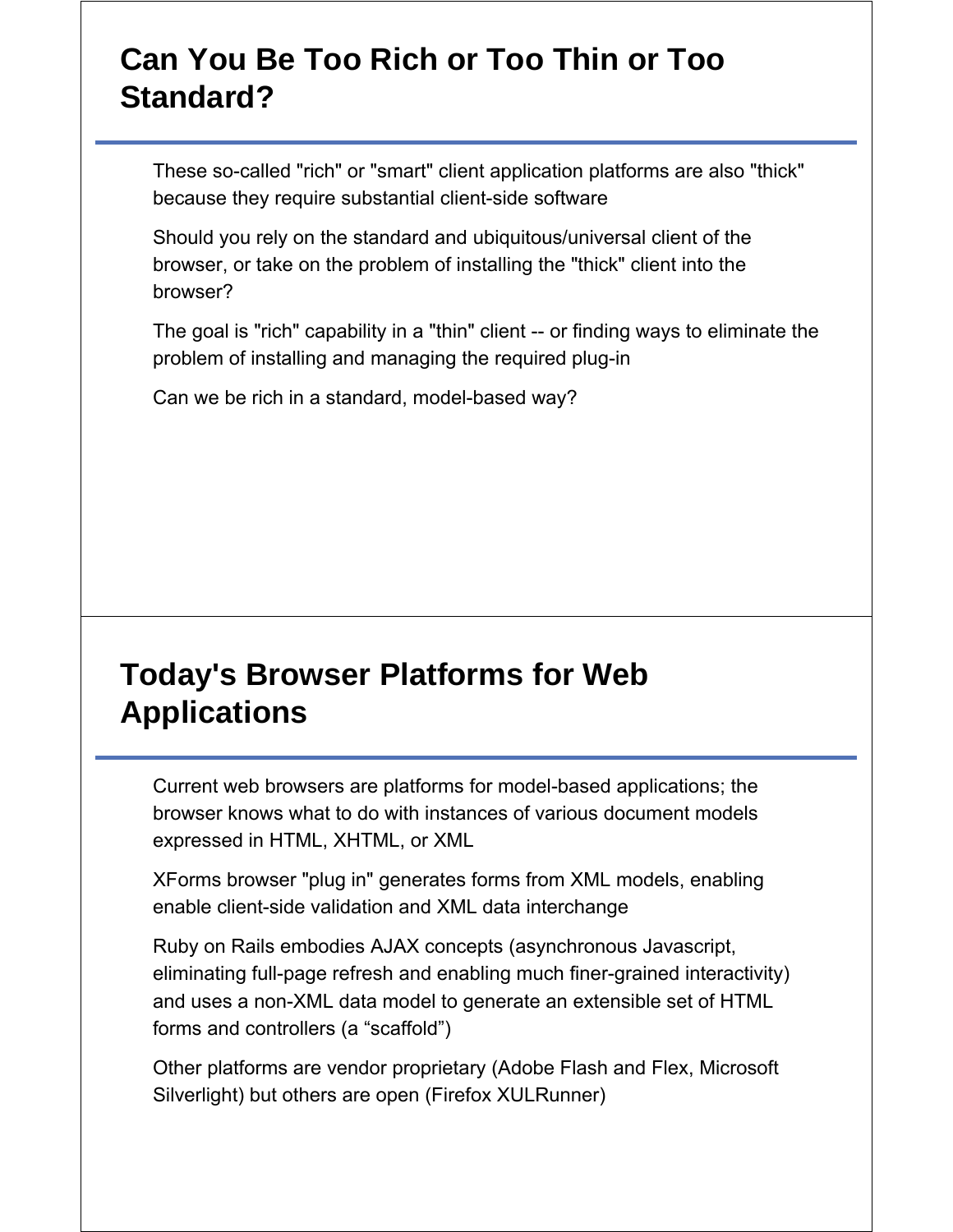### **Model-Based User Interfaces**

User interface design started as a distinct activity in the 1980s, and has been dominated by iterative and heuristic techniques ever since despite efforts to create a discipline of Information Architecture

In the 1990s the goal of model-based UIs emerged with the hope that "automatic generation of window and menu layouts from information already present in the application data model can relieve the application designer of unnecessary work while providing an opportunity to automatically apply style rules to the interface design"

de Baar, Foley, & Mullet, "Coupling application design and user interface design," Proceedings of CHI'92. http://doi.acm.org/10.1145/142750.142806

Some people starting calling this the search for the "Big Red Button,", and in many cases it involved user interface modeling languages (expressed in XML) from which UIs would be generated

#### **Meeting in the Middle**

The strongest proponents of MBUI are computer scientists who are comfortable with abstract models and techniques for code generation

Many MBUI proponents work in application contexts like mobile computing where the UI presentation repertoire is limited

Opponents of the MBUI approach argue that it de-emphasizes usability concerns and undermines the creative aspect of UI design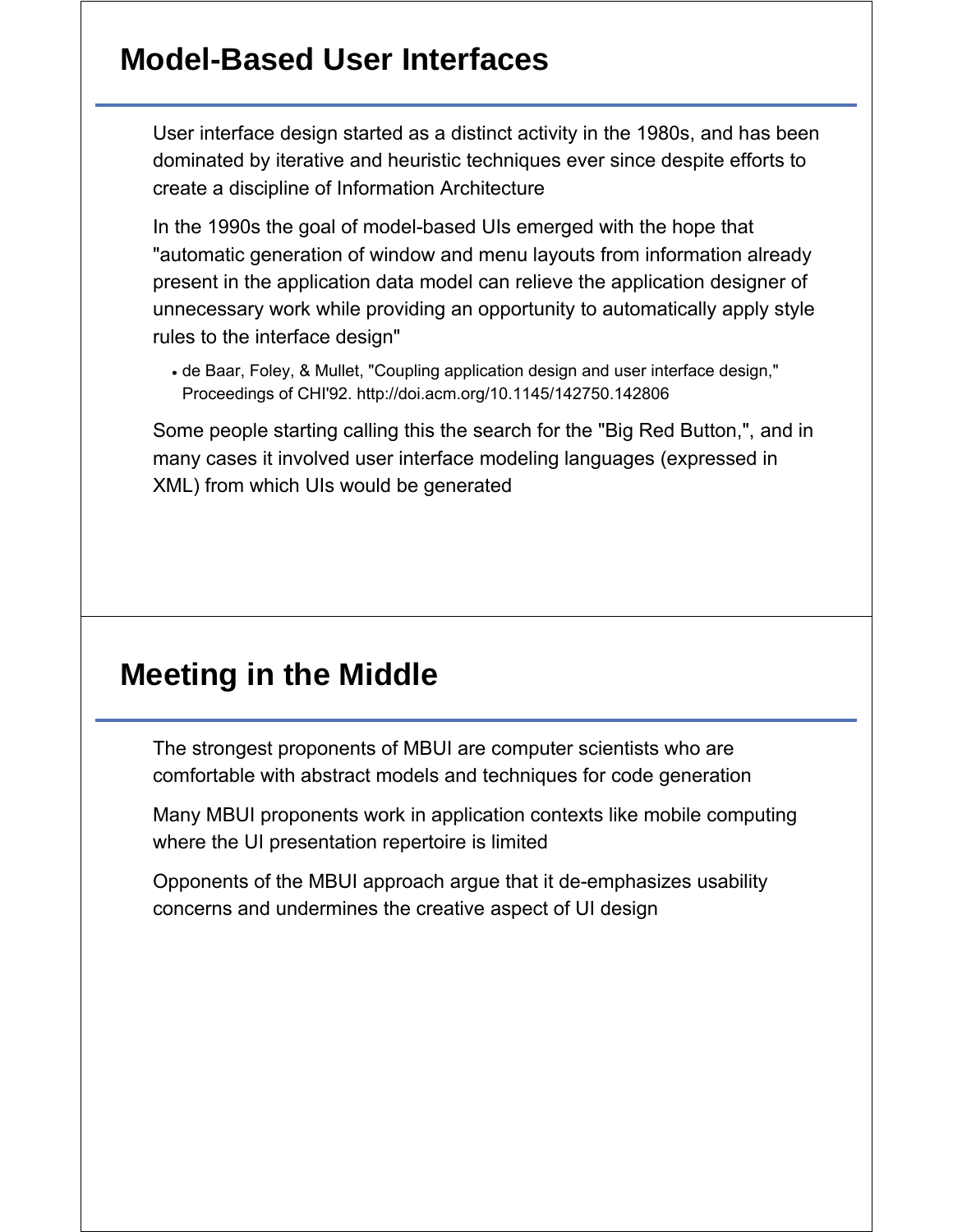# **Many Small Red Buttons?**

How can we "meet in the middle" to build UIs more efficiently with more predictable quality in UIs without eliminating creativity?

An alternative to the search for the BRB is the goal of partial automation for user interface generation:

- Tools that generate prototypes from specifications
- Tools that synthesize use cases into sequence diagrams
- Tools that merge sequence diagrams to hide states that have no UI implications
- Tools that generate UI skeletons or scaffolds while enforcing layout constraints
- Tools that generate a family of UIs via "graceful degradation" or "content adaptation"
- UI Design Patterns

## **XML Vocabularies for Describing User Interfaces**

Many XML vocabularies for describing user interfaces have been developed

- XUL -- Used by the Mozilla browser rendering engine called Gecko
- XAML similar approach by Microsoft
- MXML in Macromedia / Adobe Flash

Unfortunately, these three XML vocabularies describe UIs at the presentation layer, not at the information model layer, so they fall short of the vision of MBUI

UIML - academic effort, most abstract and extensible... but no commercial adoption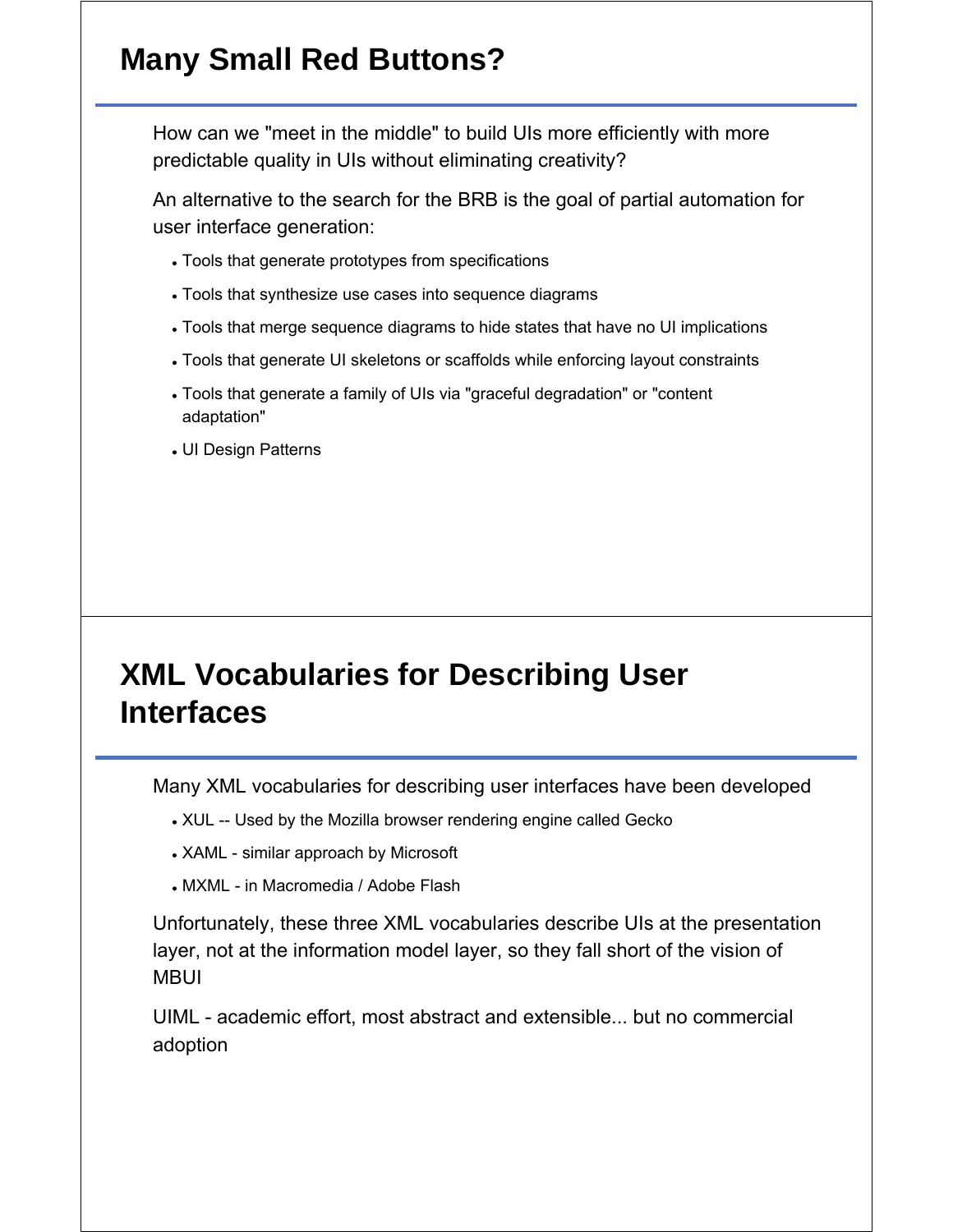# **One Minute XUL**

The elements of the XUL vocabulary include standard user interface components like menus, input controls, dialogs and tree controls, and keyboard shortcuts

Customizable "skins" in Mozilla are different stylesheets applied to the XUL components

XUL "Periodic Table"

at http://www.hevanet.com/acorbin/xul/top.xul) is excellent reference

```
<toolbar id="a-toolbar" >
 <label value="This is a toolbar:" />
  <toolbarseparator />
 <toolbarbutton label="Button" accesskey="B" oncommand="alert('Ouch!');"/>
 <toolbarbutton label="Check" type="checkbox" />
 <toolbarbutton label="Disabled" disabled="true"/>
 <toolbarbutton label="Image" image="images/betty_boop.xbm"/>
</toolbar>
```
# **Model-Based UIs and the Document Type Spectrum**

Many platforms (and vocabularies) for model-based applications are form-based and targeted toward transactional document types

"E-book" readers are a notable exception, designed as platforms for narrative document types to provide "book-like" display and interactive functionality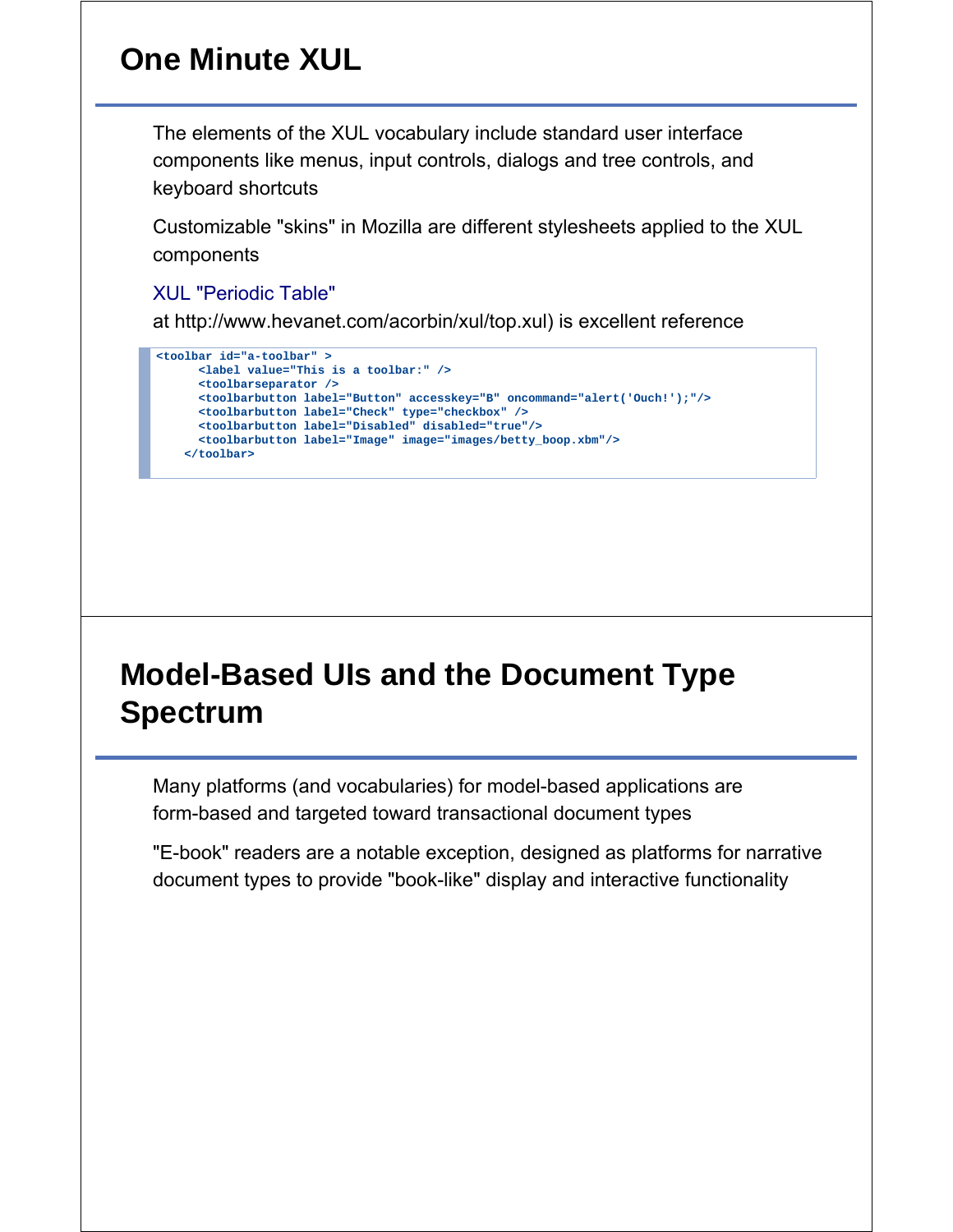## **"E-Books" and Publications with Dynamic Structure**

The simplest case of structured publication is publishing a single document in a way that lets the user interact with it by exploiting its (content) component **structure** 

This can easily be done in an ordinary web browser by building a dynamic "table of contents" with links at different hierarchical levels to the information components

E-book readers differ in how much structural and presentation fidelity they enable and in functionality that "goes beyond the printed book"

Richer functionality in user interfaces for "book-like" documents include structure-based search, "viewspecs" for filtering on component types, visualizations or simulations of content, and enhanced navigation

Many e-book platforms exist, and many have adopted XML formats (native or interchange) with Open eBook (but the Amazon Kindle has a proprietary non-XML format)

# **Designing for Multiple Platforms**

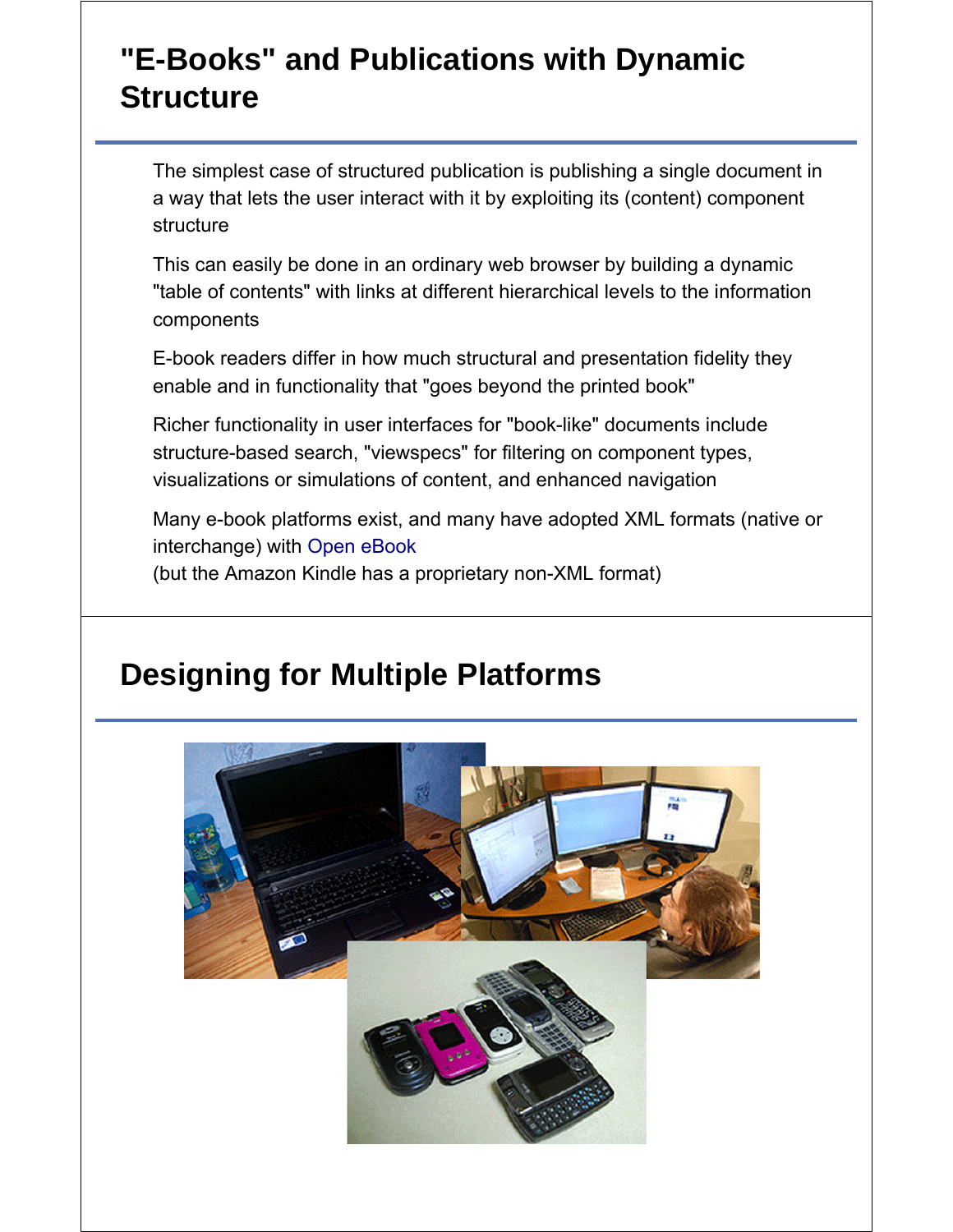## **Multi-platform User Interfaces**

Why do some applications or services need to run on multiple platforms?

These platforms vary in screen size, resolution, input methods... which collectively determine the repertoire of feasible user interface controls

What are the costs and benefits of designing separate UIs for each platform vs a "design once and adapt" approach?

The tailoring or adaptation to each platform can be done at "design time" or at "run time"

Models that describe the capabilities of "device families" are essential, especially when devices proliferate and have short useful lives (like cell phones)

### **"Device Families" and UIs**

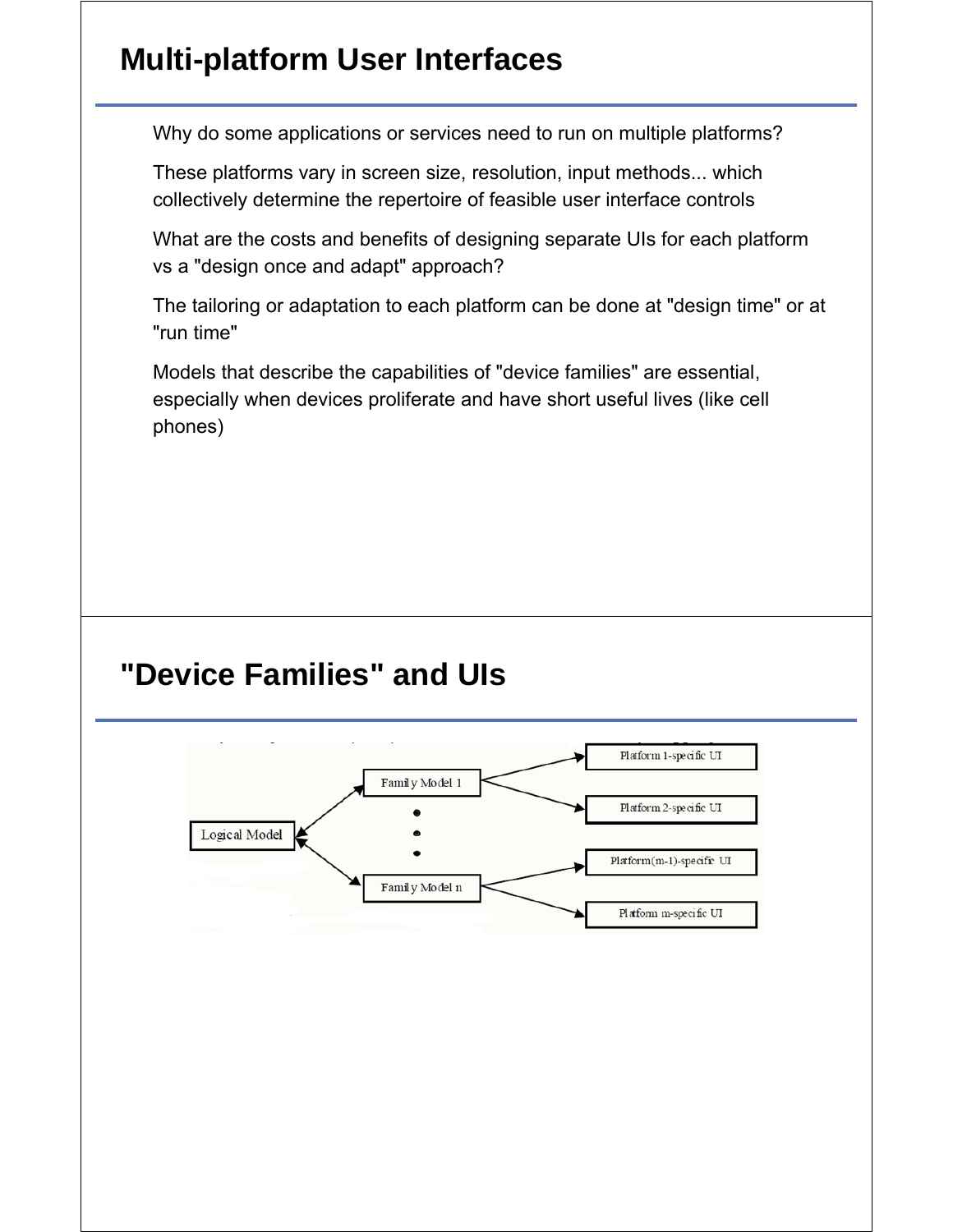# **Adapting Content to Multiple Devices**

It is often necessary to adapt the content along with the UI when an application needs to run on a family of devices or platforms

This content adaptation can also be done in advance (design time) or on demand (run time)

Multimedia content poses severe challenges, especially because of the need for "graceful degradation"

### **E-Forms**

True model-based UI approaches are most promising for E-Form applications (especially those using XForms, a W3C specification)

Countless applications and services use a "fill-in-the-web-form" paradigm to automate processes that previously relied on printed forms

Filling out a form is creating a valid instance of the document type, and often the application is little more than "Webifying" a document interface to a legacy printed or client-server document application

(For all but the simplest forms, however, complexity arises in the mapping of the logical model to the set of interactions needed to collect the instance)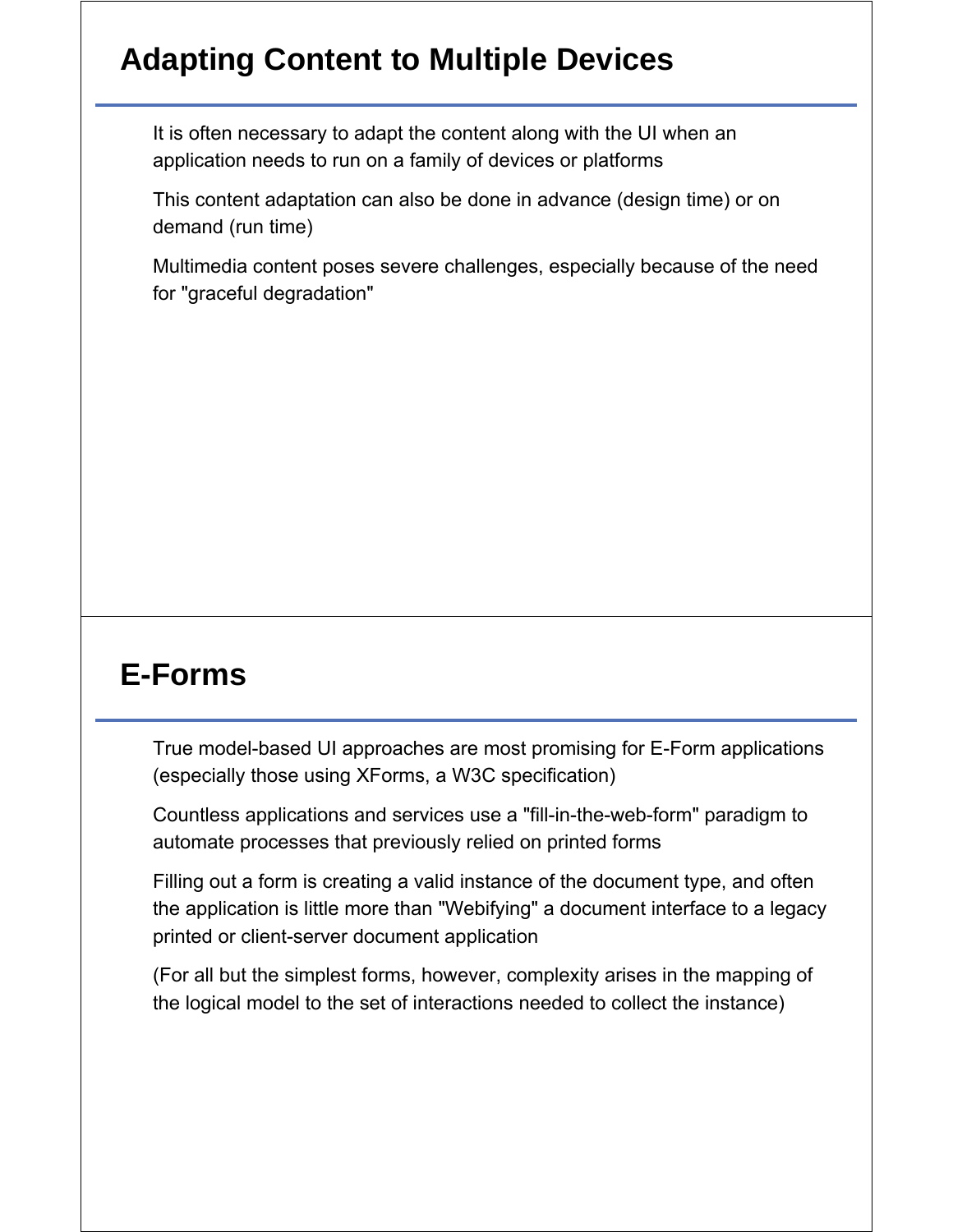# **XForms**

Unlike HTML forms, in XForms there is a separation between the conceptual model that defines the information being collected and the presentation model that defines the form controls and appearance

This has many advantages ("Why XForms" paper):

- "Multiple environments" the same model can be used in a Web form, a voice-driven form, or a printed form
- "Multiple devices" & "Accessibility" no assumptions about the device on which the form will be rendered
- "Machine use and automation" forms as strongly-typed service interfaces

#### **But Wait, There's More**

"Input validation"

"Avoid round trips"

"Internationalization and localization"

no longer will it be necessary to hope "that no one will ever mention crêpes flambées or aïoli, no one will have a name like Antonín Dvořák, Søren Kierkegaard, Stéphane Mallarmé or Chloë Jones, and no one will live in Óbidos or Århus, in Kromìøíž or Øster Vrå, Průhonice or Nagykõrös, Dalasÿsla, Kırkağaç or Köln."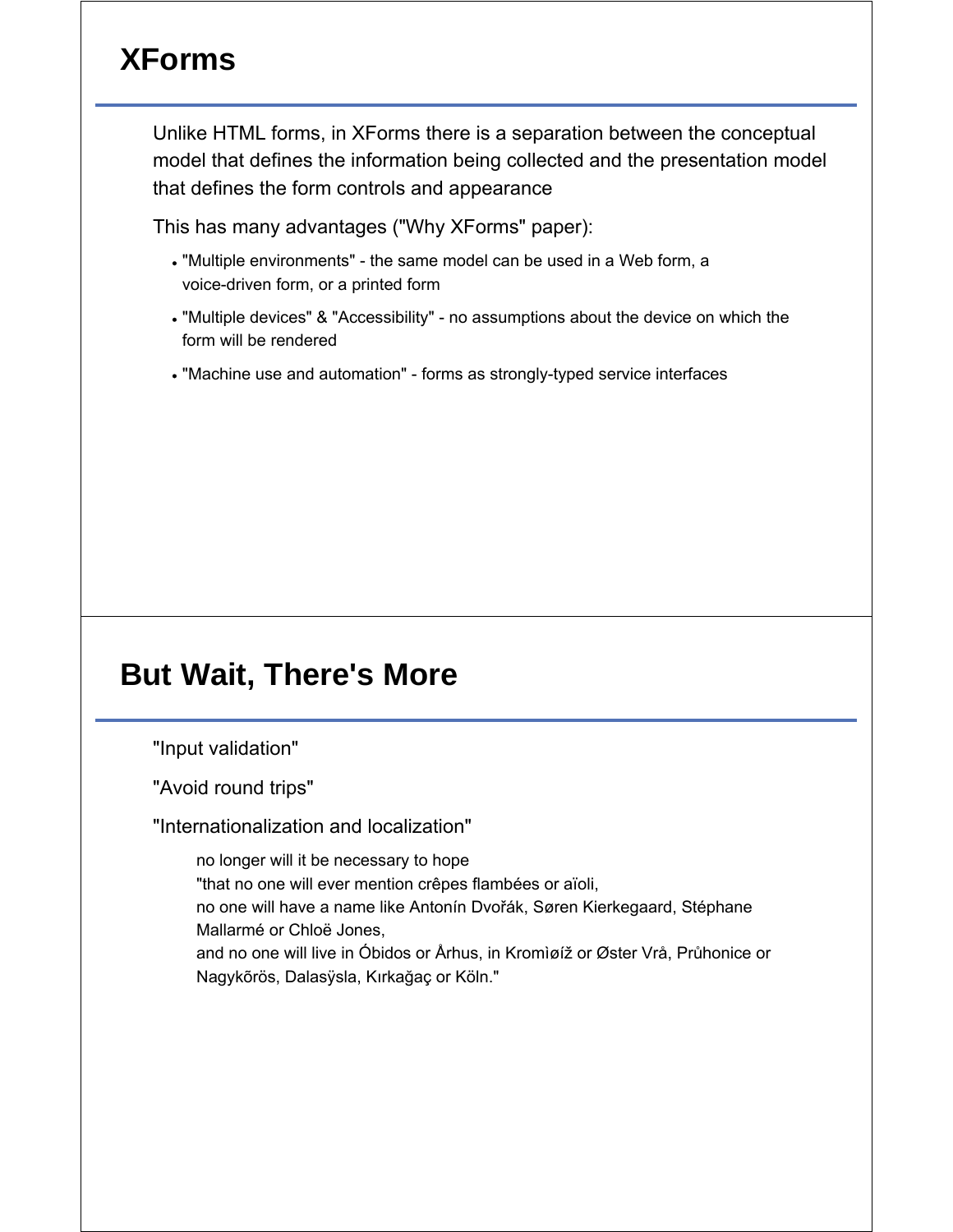# **XForms Example**



## **Some XForms Resources**

XForms Recommendation from the W3C

XForms if you know HTML forms

Example on previous slide (use "View Source" to see it)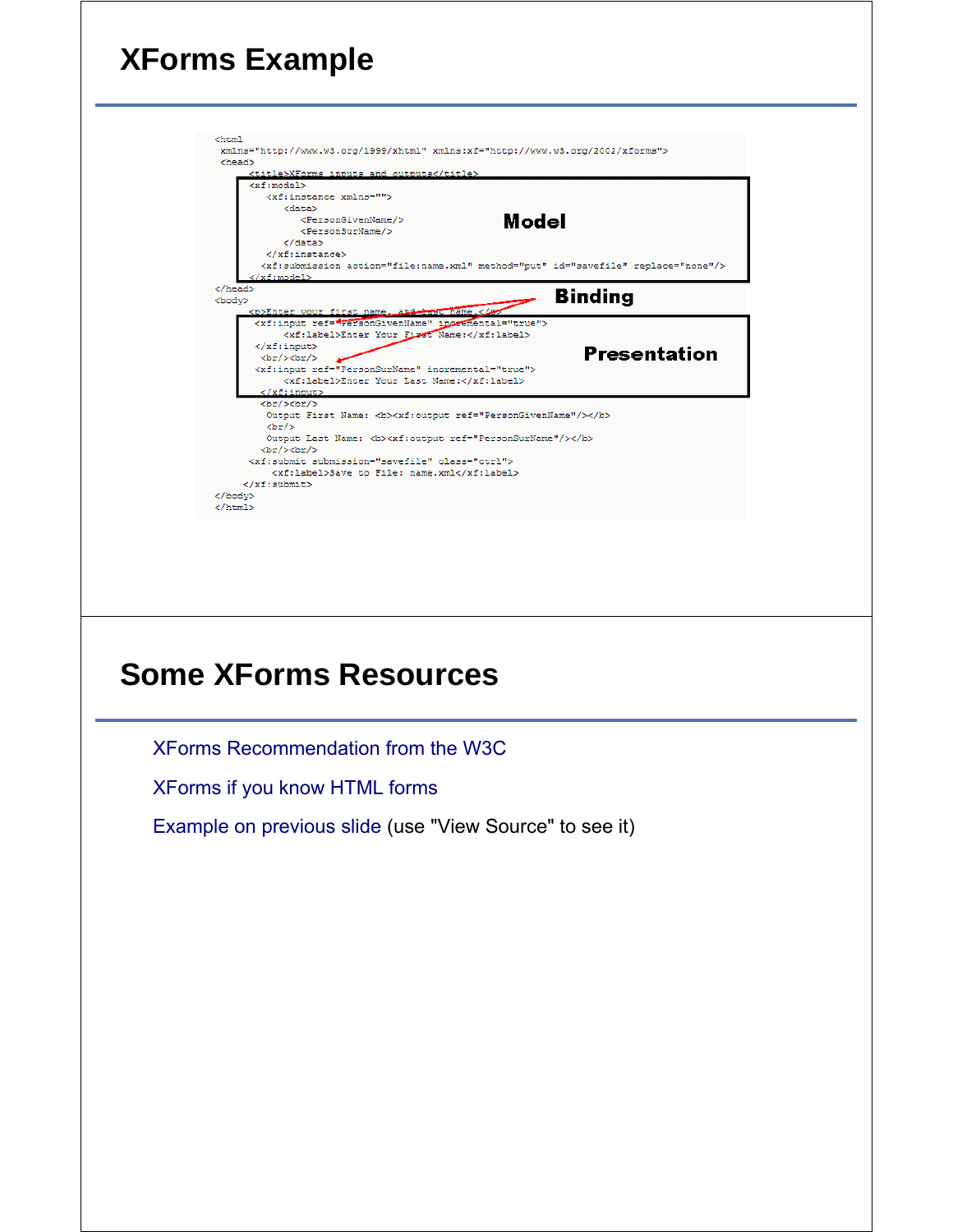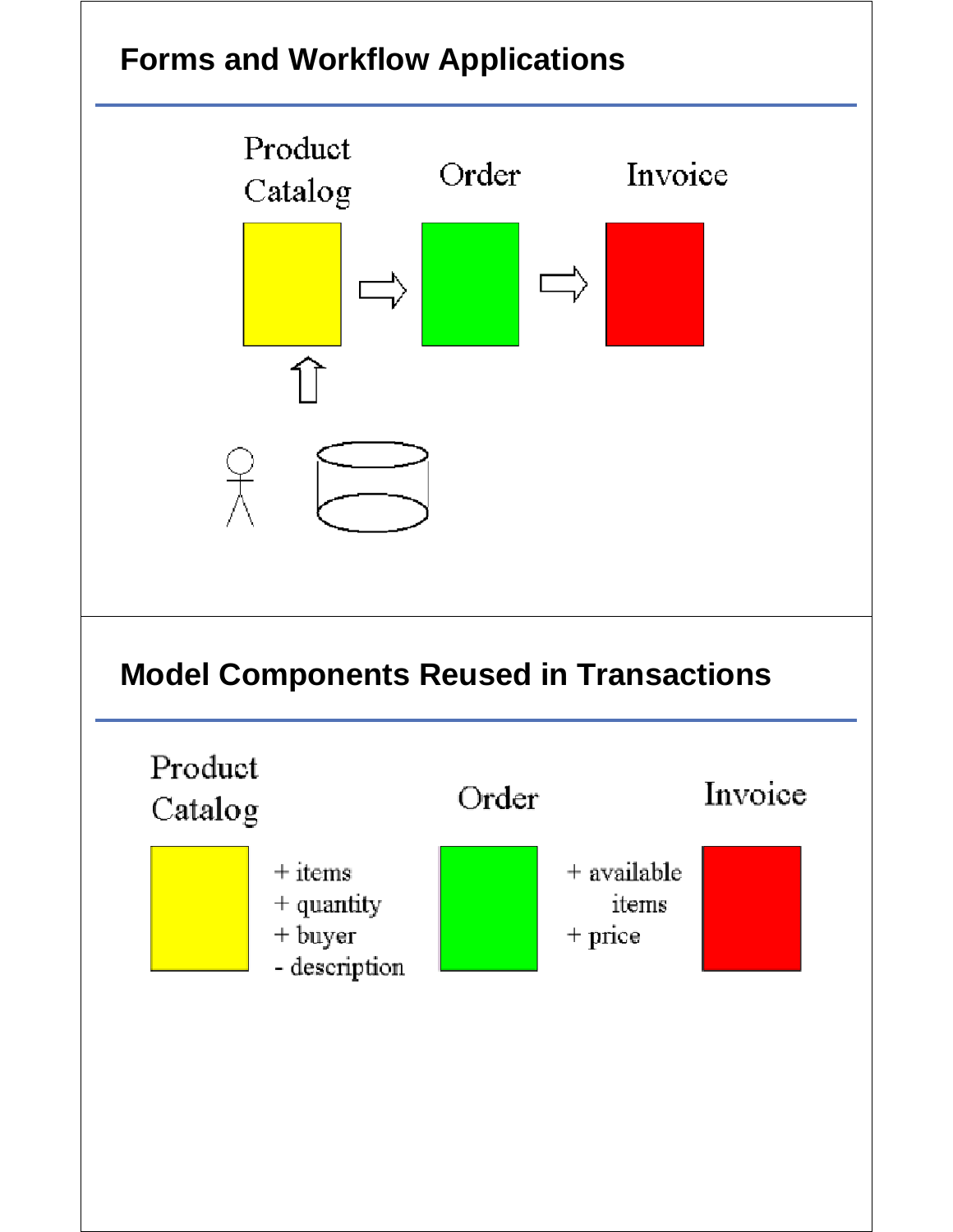# **Component-based User or Application Interfaces**



### **Business Rules in User Interfaces**

XForms can validate input based on the built in XSD datatypes and on other types of rules that XSD can express

But more complex types of rules, constraints, and "decision logic" are needed in "information-intensive" industries

"Business rules" usually refers to these more complex types of assessments, especially when they are carried out by "rules engines" and "decision services" so that the rules can be more efficiently created, maintained, and reused

Fair Isaac (of FICO credit score fame) claims that its Blaze Advisor is the "world's leading business rules management system"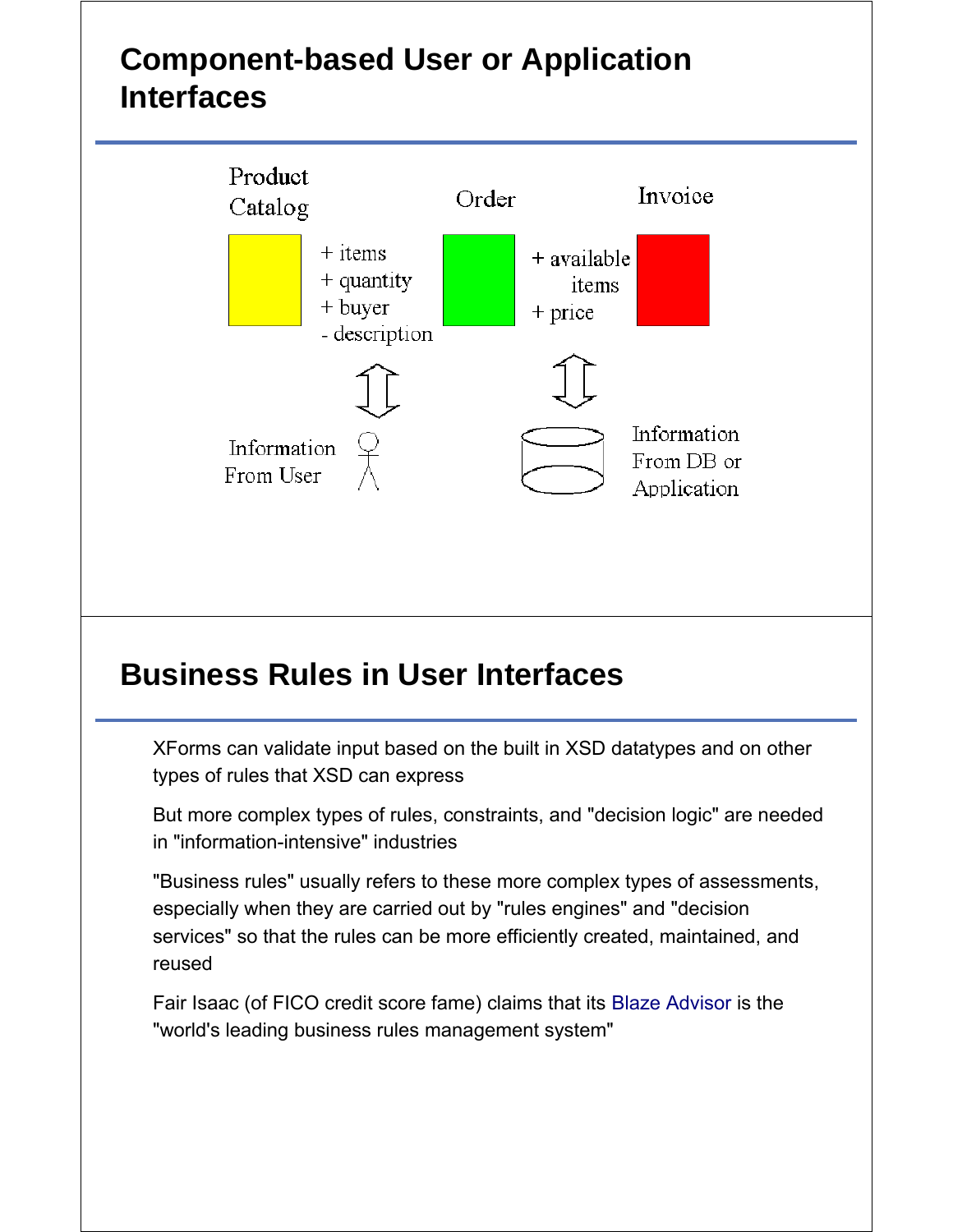# **Business Rules Depicted as "Decision Tree"**



## **"Active Document" Applications and Platforms**

"The document is the application"

Information retrieval, data acquisition, transactions, workflow, or archiving processes are embedded in the document

The document serves as the user interface to the multiple applications that are related to the information

The document structure and appearance can be changed dynamically for different users, contexts, or uses